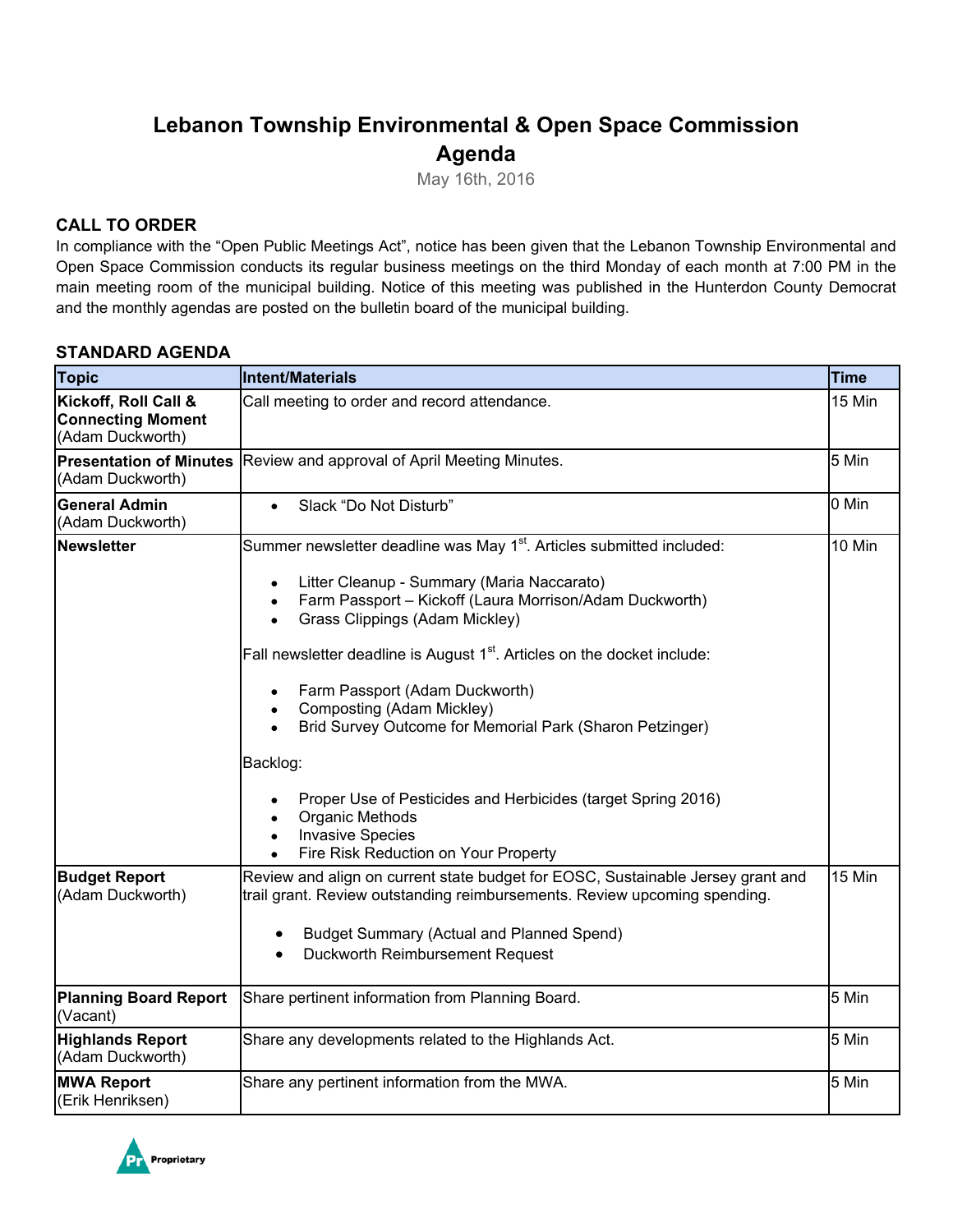| <b>Topic</b>                        | Intent/Materials                                                                                                                                                                                                                                                                     | <b>Time</b> |  |
|-------------------------------------|--------------------------------------------------------------------------------------------------------------------------------------------------------------------------------------------------------------------------------------------------------------------------------------|-------------|--|
| <b>RHA Report</b><br>(Nancy Lawler) | Share any pertinent information from the RHA.                                                                                                                                                                                                                                        |             |  |
| Correspondence<br>(Adam Duckworth)  | 5 Min<br>Acknowledge and share any formal correspondence received by EOSC chair or<br>informal correspondence received by EOSC members.                                                                                                                                              |             |  |
| <b>Special Topics</b>               | Introduce for discussion any special topics outside of the standard agenda.<br>Scribble Maps Proof of Concept                                                                                                                                                                        | 15 Min      |  |
| <b>Portfolio Review</b>             | Project Leads to provide status report and next steps for active and upcoming<br>projects.<br><b>Bunnvale Grant</b><br>Litter Cleanup<br>Farm Passport Challenge<br><b>Well Testing</b><br>Goracy Trail (Priority)<br><b>Memorial Park Bio-Blitz</b><br>Recycling Actions (Priority) | 45 Min      |  |

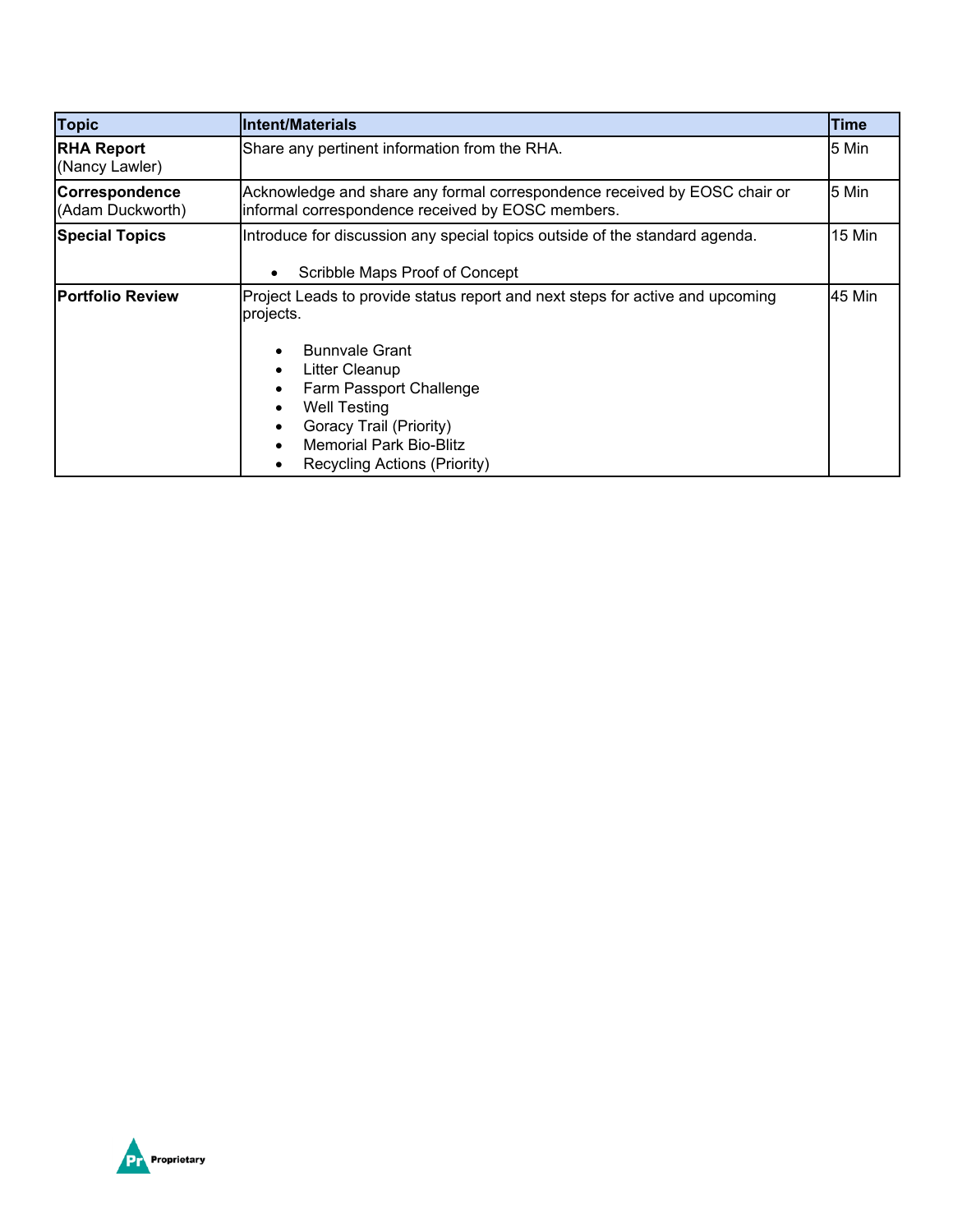## **Lebanon Township Environmental & Open Space Commission Minutes**

May 16th, 2016

## **ROLL CALL**

Meeting called to order with a quorum at: 7:07 PM.

| <b>EOSC Member</b>      | <b>Role</b>                      | <b>Attendance</b> |
|-------------------------|----------------------------------|-------------------|
| Adam Duckworth          | Chairman, Planning Board Liaison |                   |
| <b>Sharon Petzinger</b> | Member                           | <b>No</b>         |
| Warren Newman           | Member                           | X                 |
| Erik Jan Henriksen      | Member                           | <b>No</b>         |
| Nancy Lawler            | Member                           | <b>No</b>         |
| Deb Goodsite            | Member                           | <b>No</b>         |
| <b>Adam Mickley</b>     | Member                           | Χ                 |
| Sharon Hardy            | Alternate 1                      |                   |
| Kathy Koch              | Alternate 2                      |                   |

## **STANDARD AGENDA**

| <b>Topic</b>                                                         | <b>Intent/Materials</b>                                                                                                                                                                                                                                                                                                                                                                                            | <b>Time</b> |
|----------------------------------------------------------------------|--------------------------------------------------------------------------------------------------------------------------------------------------------------------------------------------------------------------------------------------------------------------------------------------------------------------------------------------------------------------------------------------------------------------|-------------|
| Kickoff, Roll Call &<br><b>Connecting Moment</b><br>(Adam Duckworth) | Call meeting to order and record attendance.                                                                                                                                                                                                                                                                                                                                                                       | 15 Min      |
| (Adam Duckworth)                                                     | <b>Presentation of Minutes</b> Review and approval of April Meeting Minutes.<br>Minutes: Mr. Newman made motion to approve, Mrs. Petzinger seconded the<br>motion and unanimously approved.                                                                                                                                                                                                                        | 5 Min       |
| lGeneral Admin<br>(Adam Duckworth)                                   | Slack "Do Not Disturb"<br>$\bullet$<br><b>IMinutes:</b> Mr. Duckworth stated that a new feature has been introduced to Slack<br>whereas notifications are not active from 8AM-8PM and that team members should<br>deactivate this feature so that they don't miss communications. Ms. Koch noted that<br>this feature is unnecessary as most people simply silence their entire mobile device<br>during off-hours. | 0 Min       |

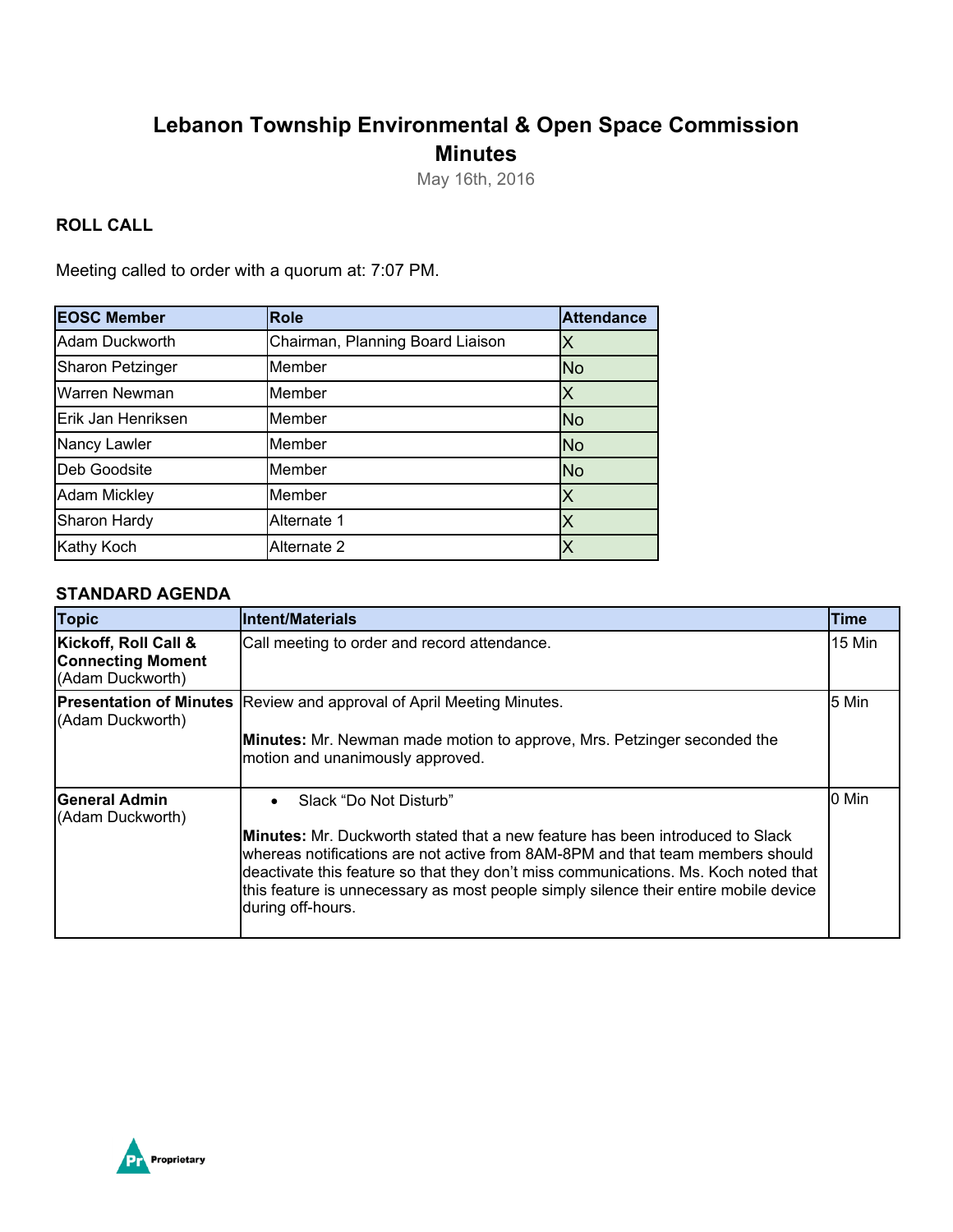| <b>Topic</b>                                                  | Intent/Materials                                                                                                                                                                                                                                                                                                                                                                                                                                                                                                                                                                                                                                                                                                                                                                                                                                                                                                           |                                       |                        |                  |                    | <b>Time</b> |
|---------------------------------------------------------------|----------------------------------------------------------------------------------------------------------------------------------------------------------------------------------------------------------------------------------------------------------------------------------------------------------------------------------------------------------------------------------------------------------------------------------------------------------------------------------------------------------------------------------------------------------------------------------------------------------------------------------------------------------------------------------------------------------------------------------------------------------------------------------------------------------------------------------------------------------------------------------------------------------------------------|---------------------------------------|------------------------|------------------|--------------------|-------------|
| <b>Newsletter</b><br><b>Budget Report</b><br>(Adam Duckworth) | Summer newsletter deadline was May 1 <sup>st</sup> . Articles submitted included:<br>Litter Cleanup - Summary (Maria Naccarato)<br>Farm Passport - Kickoff (Laura Morrison/Adam Duckworth)<br>Grass Clippings (Adam Mickley)<br>Fall newsletter deadline is August 1 <sup>st</sup> . Articles on the docket include:<br>Farm Passport (Adam Duckworth)<br>Composting (Adam Mickley)<br>Bird Survey Outcome for Memorial Park (Sharon Petzinger)<br>Well Testing Summary (Kathy Koch)<br>Backlog:<br>Proper Use of Pesticides and Herbicides (target Spring 2016)<br>Organic Methods<br><b>Invasive Species</b><br>Fire Risk Reduction on Your Property<br>Minutes: Mr. Duckworth reviewed the listing.<br>Review and align on current state budget for EOSC, Sustainable Jersey grant and<br>trail grant. Review outstanding reimbursements. Review upcoming spending.<br><b>Budget Summary (Actual and Planned Spend)</b> |                                       |                        | 10 Min<br>15 Min |                    |             |
|                                                               | Minutes: Mr. Duckworth reviewed a summary of the budget with the team. Mr.                                                                                                                                                                                                                                                                                                                                                                                                                                                                                                                                                                                                                                                                                                                                                                                                                                                 |                                       |                        |                  |                    |             |
|                                                               | Duckworth indicated he had a reimbursement request for a small amount and the<br>committee decided these small reimbursement requests did not require approval.                                                                                                                                                                                                                                                                                                                                                                                                                                                                                                                                                                                                                                                                                                                                                            |                                       |                        |                  |                    |             |
|                                                               | Fund                                                                                                                                                                                                                                                                                                                                                                                                                                                                                                                                                                                                                                                                                                                                                                                                                                                                                                                       | <b>Total</b><br><b>Spend (Actual)</b> | <b>Spend (Planned)</b> |                  | Remaining          |             |
|                                                               | 2015 EOSC Municipal Budget                                                                                                                                                                                                                                                                                                                                                                                                                                                                                                                                                                                                                                                                                                                                                                                                                                                                                                 | \$1,000                               | \$995                  | \$0              | \$0                |             |
|                                                               | 2016 EOSC Municipal Budget                                                                                                                                                                                                                                                                                                                                                                                                                                                                                                                                                                                                                                                                                                                                                                                                                                                                                                 | \$1,000                               | \$410                  | \$160            | \$590              |             |
|                                                               | 2014 Sustainable Jersey Grant                                                                                                                                                                                                                                                                                                                                                                                                                                                                                                                                                                                                                                                                                                                                                                                                                                                                                              | \$2,000                               | \$588                  | \$450            | \$1,412            |             |
|                                                               | 2010 Trail Grant<br>Total                                                                                                                                                                                                                                                                                                                                                                                                                                                                                                                                                                                                                                                                                                                                                                                                                                                                                                  | \$7,232                               | \$3,573                | \$0              | \$3,659<br>\$5,660 |             |
| <b>Planning Board Report</b><br>(Vacant)                      | Share pertinent information from Planning Board.<br><b>Minutes:</b> Mr. Duckworth noted that there was still lack of clarity as to when EOSC<br>gets embedded in the site plan review process.                                                                                                                                                                                                                                                                                                                                                                                                                                                                                                                                                                                                                                                                                                                             |                                       |                        |                  | 5 Min              |             |
| <b>Highlands Report</b><br>(Adam Duckworth)                   | Share any developments related to the Highlands Act.<br>Minutes: Mr. Duckworth indicated he had nothing to report and there was no other<br>news from those present.                                                                                                                                                                                                                                                                                                                                                                                                                                                                                                                                                                                                                                                                                                                                                       |                                       |                        |                  |                    | 5 Min       |

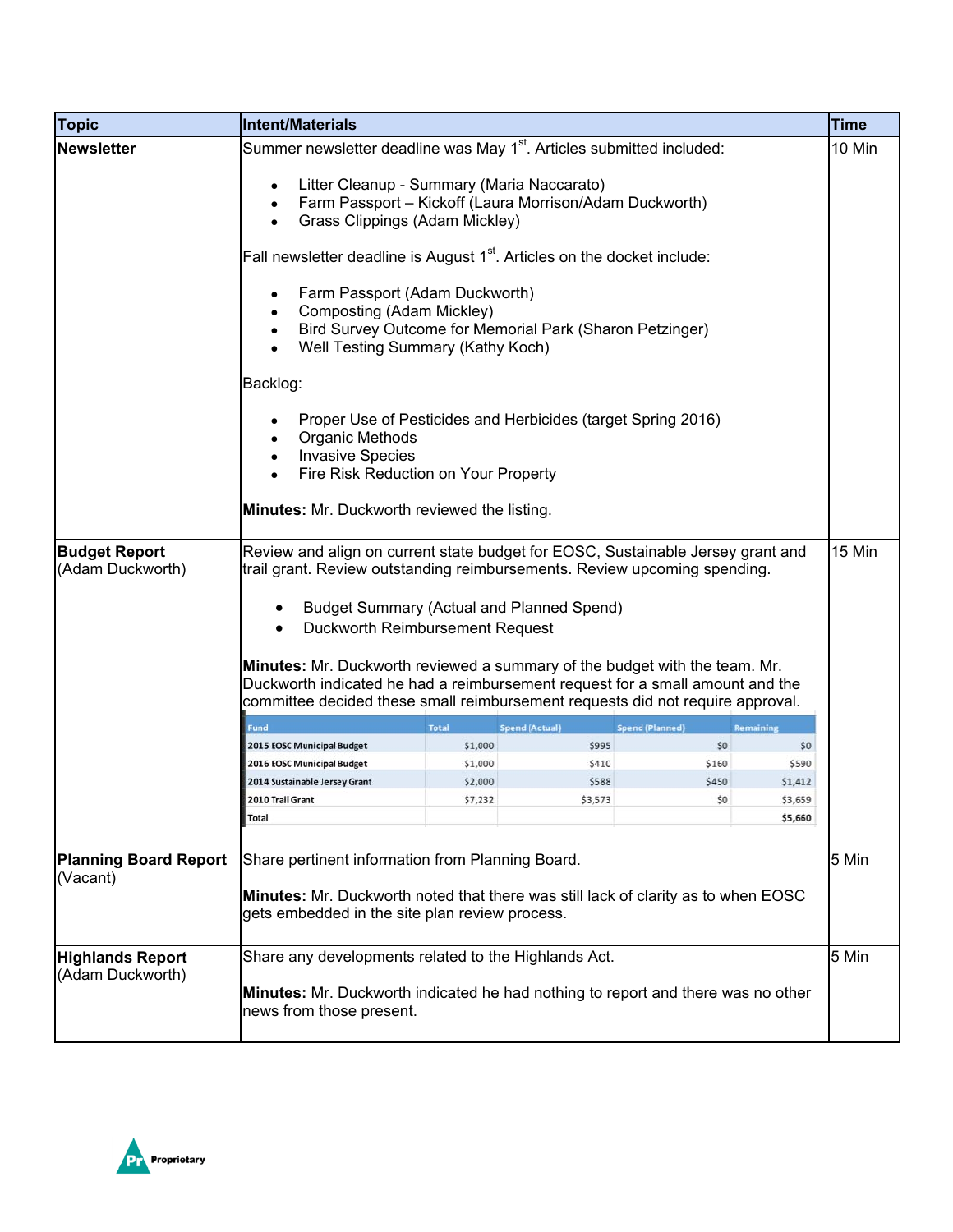| <b>Topic</b>                          | <b>Intent/Materials</b>                                                                                                                                                                                                                                                                                                                                                                                                                                                                                                                                                                                                                                                                                                                                                                       | <b>Time</b> |
|---------------------------------------|-----------------------------------------------------------------------------------------------------------------------------------------------------------------------------------------------------------------------------------------------------------------------------------------------------------------------------------------------------------------------------------------------------------------------------------------------------------------------------------------------------------------------------------------------------------------------------------------------------------------------------------------------------------------------------------------------------------------------------------------------------------------------------------------------|-------------|
| <b>MWA Report</b><br>(Erik Henriksen) | Share any pertinent information from the MWA.<br><b>Minutes:</b> Mr. Duckworth shared an update on the fish kill and indicated that Mrs.<br>Lawler had stated that the brook along Hollow road was something to think about<br>when asked what Lebanon Township could learn from this recent incident. Mr.<br>Mickley asked if that brook was where a truck accident had occurred a couple of<br>years ago where fuel had spilled. He indicated that there might be some existing<br>data on water quality because of that accidnet. Mr. Newman shared an observation<br>that a tanker truck parks overnight along the river near Goronsky's. Mrs. Koehler<br>offered an idea to apply signage to certain streets or update GPS routing so that<br>trucks aren't directed down these streets. | 5 Min       |
| <b>RHA Report</b><br>(Nancy Lawler)   | Share any pertinent information from the RHA.<br><b>Minutes:</b> Nothing to report – Mrs. Lawler was not present.                                                                                                                                                                                                                                                                                                                                                                                                                                                                                                                                                                                                                                                                             |             |
| Correspondence<br>(Adam Duckworth)    | Acknowledge and share any formal correspondence received by EOSC chair or<br>informal correspondence received by EOSC members.<br><b>Minutes: Nothing to report.</b>                                                                                                                                                                                                                                                                                                                                                                                                                                                                                                                                                                                                                          |             |
| <b>Special Topics</b>                 | Introduce for discussion any special topics outside of the standard agenda.<br>Scribble Maps Proof of Concept<br>Minutes: Mr. Duckworth demonstrated the Scribble Maps online mapping tool and<br>suggested the team adopt this tool as a mechanism for mapping important<br>properties. There was a positive response to the use of the tool and Mr. Duckworth<br>noted he would try and find an intern to populate pertinent parcel data.                                                                                                                                                                                                                                                                                                                                                   | 15 Min      |